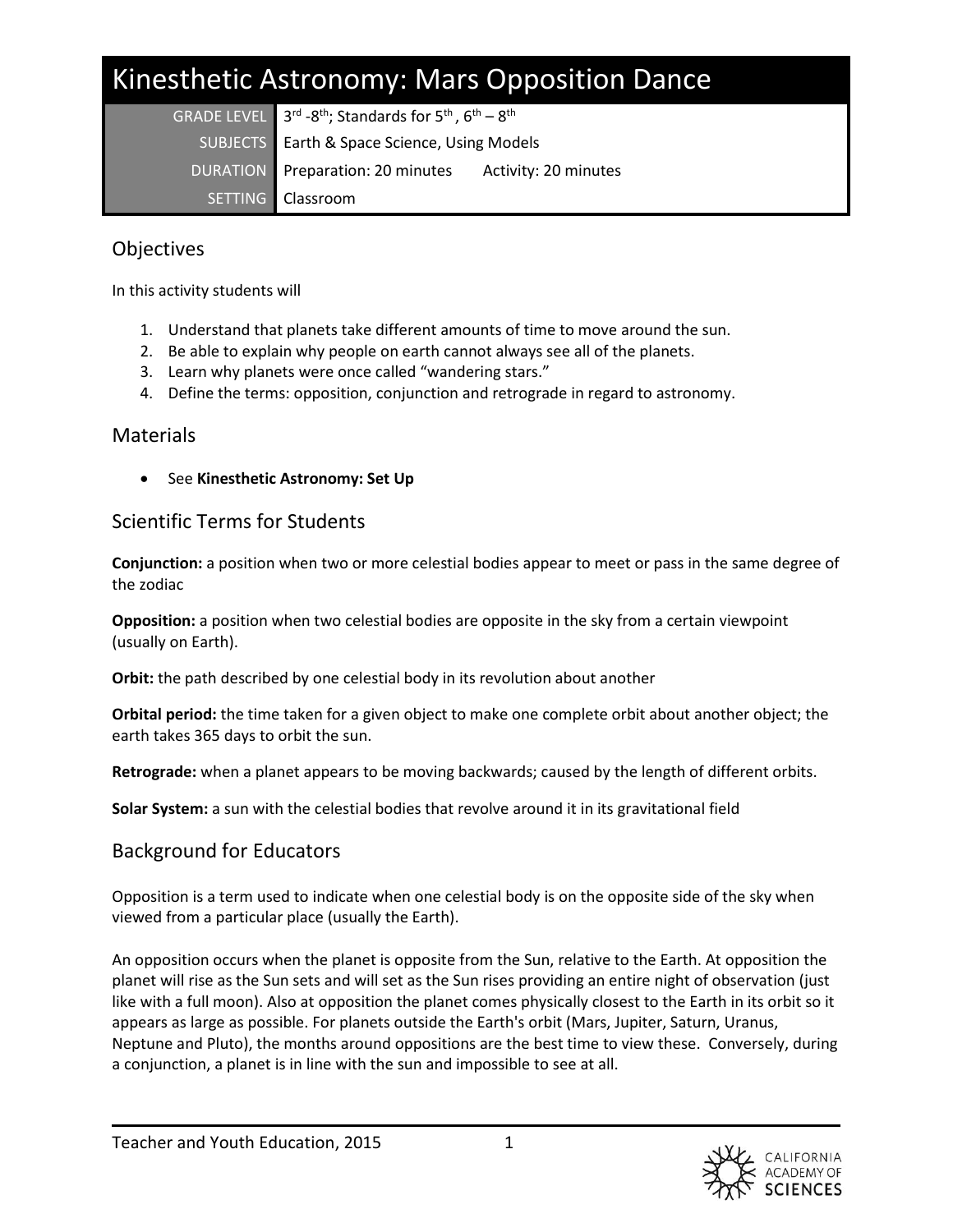A Mars year (orbital period) is equal to 2.135 Earth years. Therefore approximately every 2 earth years Mars is in opposition. When oppositions occur, it is ideal not only to observe the planets, but also to send spacecraft out to the planet. The first space craft that visited Mars was the Mariner in 1964. 2010 was the first year that NASA did not send a new spacecraft during its opposition since 1996.



Looking up in the sky each night at the same time, usually you would observe that Mars is a little further east each night compared to the constellations. However, about every two years there are a couple of months when Mars appears to move from east to west when observed at the same time (retrograde motion).

This backward or retrograde motion was mysterious to the early observers, and led to the use of the word "planet", from the Greek term which means "wanderer".

It is in a short period including the time of opposition when Mars exhibits its retrograde motion to an observer on the Earth. As the Earth moves forward in its orbit, Mars will appear to slip backward compared to its more common eastward march across the sky.

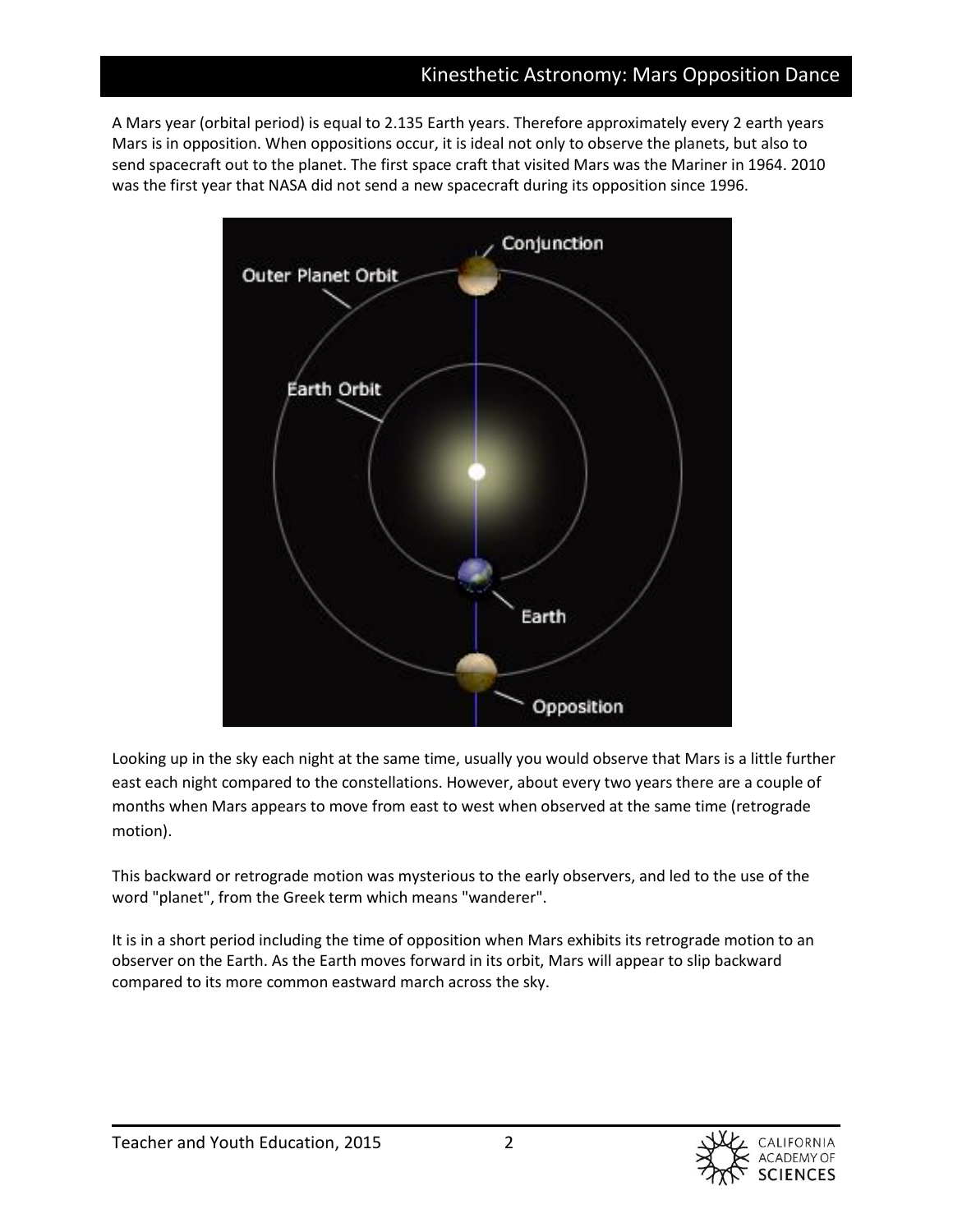# Kinesthetic Astronomy: Mars Opposition Dance



Image credits: NASA

This lesson is adapted from the Kinesthetic Astronomy program developed by the Space Science Institute, 2004. Additional information on Mars' apparent motion can be found at [http://mars.jpl.nasa.gov/allaboutmars/nightsky.](http://mars.jpl.nasa.gov/allaboutmars/nightsky)

#### Teacher Prep

Follow the instructions in **Kinesthetic Astronomy: Set Up** to set up your kinesthetic circle. Mark an additional Mars orbit outside of your Earth orbit with 24 pieces of tape, aligning every other Mars marker with one of the Earth markers.

## Activity Procedure

1. Have two students volunteer- one to play the role of the Earth and the other to play the role of Mars. Everyone else can gather around the kinesthetic circle to observe the activity.